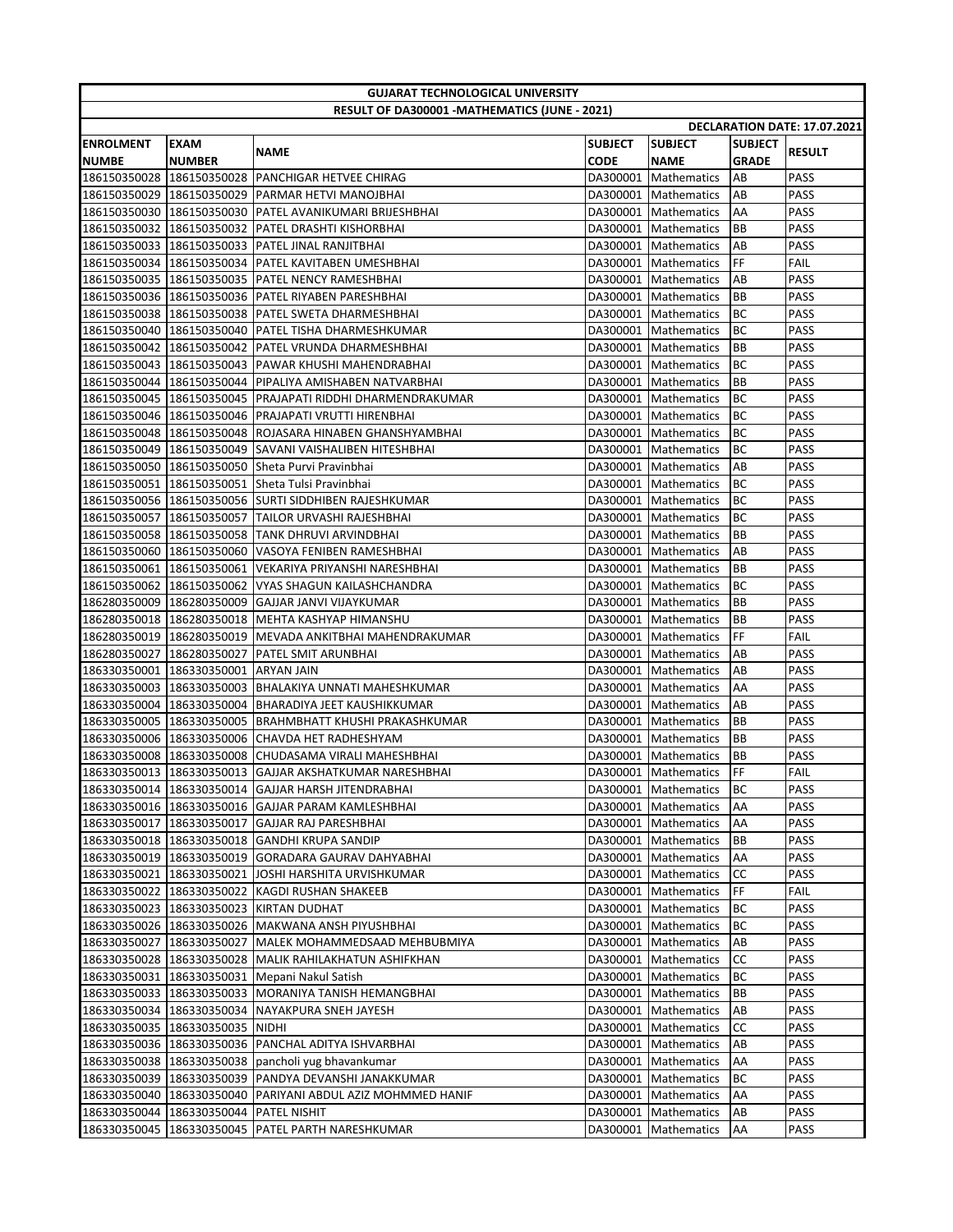| <b>GUJARAT TECHNOLOGICAL UNIVERSITY</b>       |               |                                                                                                                      |                |                                              |                |               |
|-----------------------------------------------|---------------|----------------------------------------------------------------------------------------------------------------------|----------------|----------------------------------------------|----------------|---------------|
| RESULT OF DA300001 -MATHEMATICS (JUNE - 2021) |               |                                                                                                                      |                |                                              |                |               |
| DECLARATION DATE: 17.07.2021                  |               |                                                                                                                      |                |                                              |                |               |
| <b>ENROLMENT</b>                              | <b>EXAM</b>   | <b>NAME</b>                                                                                                          | <b>SUBJECT</b> | <b>SUBJECT</b>                               | <b>SUBJECT</b> | <b>RESULT</b> |
| <b>NUMBE</b>                                  | <b>NUMBER</b> |                                                                                                                      | <b>CODE</b>    | <b>NAME</b>                                  | <b>GRADE</b>   |               |
|                                               |               | 186330350048   186330350048   PATEL VRISHA JITENDRA                                                                  |                | DA300001   Mathematics                       | BB             | <b>PASS</b>   |
|                                               |               | 186330350049   186330350049   PRJAPATI HARSH MUKESHBHAI                                                              |                | DA300001 Mathematics                         | <b>IBB</b>     | <b>PASS</b>   |
|                                               |               | 186330350054 186330350054 SHAIKH HUMAIRA MOH SAJJAD                                                                  |                | DA300001 Mathematics                         | <b>BB</b>      | <b>PASS</b>   |
|                                               |               | 186330350055 186330350055 SHAIKH YASIRA MD SAEEM                                                                     |                | DA300001 Mathematics                         | AB             | <b>PASS</b>   |
|                                               |               | 186330350059 186330350059 SOMPURA NISHRA                                                                             |                | DA300001 Mathematics                         | BC             | <b>PASS</b>   |
|                                               |               | 186330350060   186330350060   TRIVEDI KRUSHA RUPAMBHAI                                                               |                | DA300001   Mathematics                       | <b>BC</b>      | PASS          |
|                                               |               | 186330350061   186330350061   TRIVEDI PRIYANSHI PRANAY                                                               |                | DA300001 Mathematics                         | <b>BC</b>      | PASS          |
| 186380350001 186380350001 AKSHAT ARJUN        |               |                                                                                                                      |                | DA300001 Mathematics                         | AB             | PASS          |
|                                               |               | 186380350002 186380350002 BARIA NIKHILKUMAR PARSHOTTAMBHAI                                                           |                | DA300001   Mathematics                       | <b>BC</b>      | <b>PASS</b>   |
|                                               |               | 186380350003 186380350003 BHAVSAR ANJNA VIJAYKUMAR                                                                   |                | DA300001 Mathematics                         | FF             | <b>FAIL</b>   |
|                                               |               | 186380350004 186380350004 CHAUHAN DHRUVI BHARATSINH                                                                  |                | DA300001 Mathematics                         | AA             | PASS          |
|                                               |               | 186380350006 186380350006 DHARMPAL DINBANDHU PRAJAPATI                                                               |                | DA300001 Mathematics                         | FF             | FAIL          |
|                                               |               | 186380350007   186380350007   DHONDE DHARATIBEN ASHISH                                                               |                | DA300001 Mathematics                         | BB             | <b>PASS</b>   |
|                                               |               | 186380350009 186380350009 DUDHAT MEETKUMAR                                                                           |                | DA300001 Mathematics                         | <b>BB</b>      | PASS          |
|                                               |               | 186380350011 186380350011 GAJJAR YOGANSHI MIHIRKUMAR                                                                 |                | DA300001 Mathematics                         | AB             | <b>PASS</b>   |
|                                               |               | 186380350014 186380350014 Makwana deep jignesh                                                                       |                | DA300001 Mathematics                         | BB             | <b>PASS</b>   |
|                                               |               | 186380350015   186380350015   MAKWANA KHUSHBU JITENDRAKUMAR                                                          |                | DA300001 Mathematics                         | BC             | PASS          |
|                                               |               | 186380350016  186380350016   MISTRY JAY MALKESHBHAI                                                                  |                | DA300001 Mathematics                         | AB             | PASS          |
|                                               |               | 186380350017   186380350017   NAITRI NAKRANI                                                                         |                | DA300001 Mathematics                         | <b>BC</b>      | PASS          |
| 186380350021 186380350021 patel deep          |               |                                                                                                                      |                | DA300001 Mathematics                         | BB             | <b>PASS</b>   |
| 186380350022 186380350022 patel diya          |               |                                                                                                                      |                | DA300001 Mathematics                         | AB             | PASS          |
|                                               |               | 166140350009 166140350009 DHOLAKIYA ANJALI RAJESHBHAI                                                                |                | DA300001 Mathematics                         | FF             | <b>FAIL</b>   |
|                                               |               | 186380350023   186380350023   PATEL KEVAL HARESHBHAI                                                                 |                | DA300001 Mathematics                         | <b>BC</b>      | <b>PASS</b>   |
|                                               |               | 186380350026   186380350026   PATEL PRITIBEN                                                                         |                | DA300001 Mathematics                         | FF             | <b>FAIL</b>   |
|                                               |               | 186380350027 186380350027 PATEL SAKSHI YOGESHBHAI                                                                    |                | DA300001 Mathematics                         | <b>BB</b>      | PASS          |
|                                               |               | 186380350028 186380350028 PATEL TEJASVINI AJAYBHAI                                                                   |                | DA300001 Mathematics                         | <b>CC</b>      | <b>PASS</b>   |
|                                               |               | 186380350029 186380350029 Puniyara Dhruvrajsinh Narendrasinh                                                         |                | DA300001 Mathematics                         | <b>CC</b>      | PASS          |
|                                               |               | 186380350030 186380350030 RAJPUROHIT JAI MADAN                                                                       |                | DA300001   Mathematics                       | BB             | PASS          |
|                                               |               | 186380350031   186380350031   RATHVA JIGISHA                                                                         |                | DA300001   Mathematics                       | BC             | PASS          |
|                                               |               | 186380350033   186380350033   SHAH HEER RASHMIKANT                                                                   |                | DA300001 Mathematics                         | <b>CC</b>      | PASS          |
|                                               |               | 186380350034 186380350034 SHELAR MANSI MAYURESH                                                                      |                | DA300001 Mathematics                         | BC             | PASS          |
|                                               |               | 186380350035 186380350035 SOJITRA PRAGNESH JAYANTIBHAI                                                               |                | DA300001 Mathematics                         | BC             | PASS          |
|                                               |               | 186380350037 186380350037 SONI KHUSHBU DHARMENDRAKUMAR                                                               |                | DA300001 Mathematics                         | BC             | PASS          |
|                                               |               | 186380350038 186380350038 SONI SHIVANGI MANISH                                                                       |                | DA300001 Mathematics                         | AA             | PASS          |
|                                               |               | 186380350039 186380350039 SUTHAR DEEP RAKESHKUMAR                                                                    |                | DA300001   Mathematics                       | BB             | PASS          |
|                                               |               | 186380350040 186380350040 VASAVA KHUSHI VITHALBHAI                                                                   |                | DA300001 Mathematics                         | <b>CC</b>      | PASS          |
|                                               |               | 186380350041   186380350041   VORA KRISHNABEN ASHVINBHAI                                                             |                | DA300001 Mathematics                         | <b>IBB</b>     | <b>PASS</b>   |
| 186380350043 186380350043 ZEEL PATEL          |               | 186420350008 186420350008 KALE DHRUVI PRASHANT                                                                       |                | DA300001 Mathematics<br>DA300001 Mathematics | AA             | PASS          |
|                                               |               |                                                                                                                      |                |                                              | BC             | PASS          |
|                                               |               | 186420350010   186420350010   MEVADA JAYANTILAL DEVCHANDDAS                                                          |                | DA300001 Mathematics                         | BB<br>BB       | PASS          |
|                                               |               | 186420350012   186420350012   PANDYA MANSHREE ROHITKUMAR<br>186420350022   186420350022   PARMAR UJALABEN RAMESHBHAI |                | DA300001 Mathematics                         | BC             | PASS          |
|                                               |               | 186420350024 186420350024 RATHVA DHARMESHBHAI KHUMANBHAI                                                             | DA300001       | DA300001 Mathematics<br><b>Mathematics</b>   | BC             | PASS<br>PASS  |
|                                               |               | 186420350025 186420350025 RATHVA GEETABEN SHANABHAI                                                                  |                | DA300001 Mathematics                         | BC             | PASS          |
|                                               |               | 186420350026 186420350026 SHAH MIT HETULBHAI                                                                         |                | DA300001 Mathematics                         | AB             | PASS          |
|                                               |               | 186420350027   186420350027   VANKAR SANJANABEN BHARATBHAI                                                           | DA300001       | Mathematics                                  | <b>BC</b>      | PASS          |
|                                               |               | 186560350001 186560350001 ANAJWALA ROOP JIGNESH                                                                      |                | DA300001 Mathematics                         | BB             | PASS          |
|                                               |               | 186560350005 186560350005 CHAUDHARI TANMAY JAYESHBHAI                                                                |                | DA300001 Mathematics                         | <b>CC</b>      | PASS          |
| 186560350007 186560350007                     |               | CHAUHAN DHRUVITKUMAR PARASOTTAMBHAI                                                                                  |                | DA300001 Mathematics                         | AA             | PASS          |
|                                               |               | 186560350008 186560350008 CHAUHAN VIRAJ MAYURBHAI                                                                    |                | DA300001 Mathematics                         | AB             | PASS          |
| 186560350009                                  | 186560350009  | CHITALIYA RUSHIT GHANSHYAMBHAI                                                                                       |                | DA300001 Mathematics                         | AA             | PASS          |
|                                               |               | 186560350010 186560350010 DESAI MEET NILESH                                                                          |                | DA300001 Mathematics                         | AA             | PASS          |
|                                               |               | 186560350013   186560350013   DHONGADE KALYANI KAILAS                                                                |                | DA300001 Mathematics                         | <b>CC</b>      | PASS          |
| 186560350014 186560350014 DIVYATA GOTI        |               |                                                                                                                      | DA300001       | Mathematics                                  | AB             | PASS          |
| 186560350015 186560350015                     |               | DOBARIYA ARPAN CHANDRESHBHAI                                                                                         | DA300001       | Mathematics                                  | AA             | PASS          |
| 186560350016 186560350016                     |               | DODIYA KHUSHI JAYESHKUMAR                                                                                            |                | DA300001 Mathematics                         | BC             | PASS          |
|                                               |               | 186560350017   186560350017   GAJJAR RISHABHKUMAR BHARATBHAI                                                         |                | DA300001 Mathematics                         | AA             | PASS          |
|                                               |               |                                                                                                                      |                |                                              |                |               |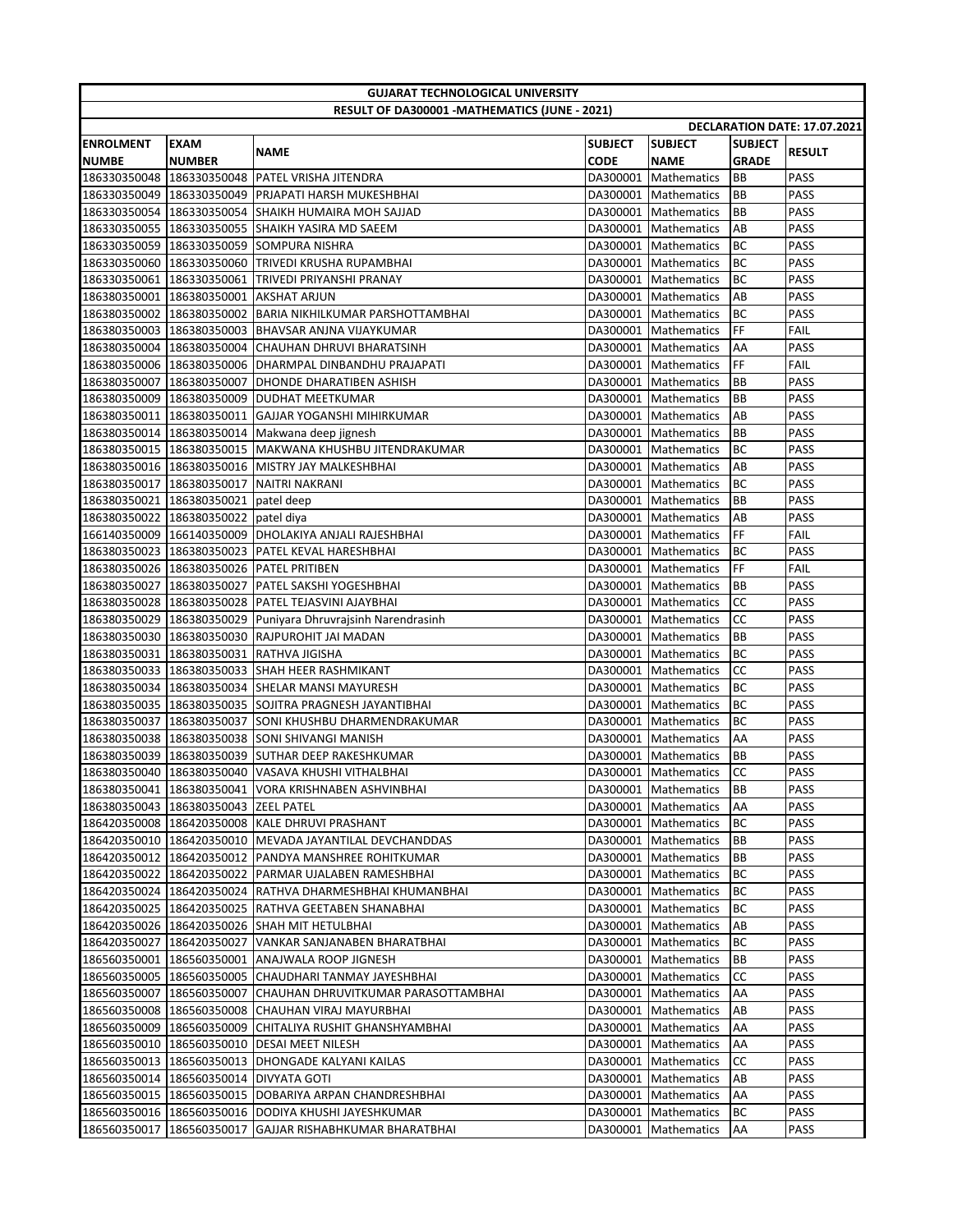| <b>GUJARAT TECHNOLOGICAL UNIVERSITY</b>       |               |                                                                                                           |                |                                            |                 |                              |
|-----------------------------------------------|---------------|-----------------------------------------------------------------------------------------------------------|----------------|--------------------------------------------|-----------------|------------------------------|
| RESULT OF DA300001 -MATHEMATICS (JUNE - 2021) |               |                                                                                                           |                |                                            |                 |                              |
|                                               |               |                                                                                                           |                |                                            |                 | DECLARATION DATE: 17.07.2021 |
| <b>ENROLMENT</b>                              | <b>EXAM</b>   | <b>NAME</b>                                                                                               | <b>SUBJECT</b> | <b>SUBJECT</b>                             | <b>SUBJECT</b>  | <b>RESULT</b>                |
| <b>NUMBE</b>                                  | <b>NUMBER</b> |                                                                                                           | <b>CODE</b>    | <b>NAME</b>                                | <b>GRADE</b>    |                              |
|                                               |               | 186560350018   186560350018 GANDHI RIDDHI TUSHARBHAI                                                      |                | DA300001   Mathematics                     | <b>AB</b>       | <b>PASS</b>                  |
|                                               |               | 186560350019 186560350019 JARIWALA NANCY DUSHYANTKUMAR                                                    |                | DA300001 Mathematics                       | AA              | <b>PASS</b>                  |
|                                               |               | 186560350020 186560350020 KALATHIYA MEET RAMESHBHAI                                                       |                | DA300001 Mathematics                       | AA              | <b>PASS</b>                  |
|                                               |               | 186560350021 186560350021 KANWALA MANAN PRADIPKUMAR                                                       |                | DA300001   Mathematics                     | AA              | <b>PASS</b>                  |
|                                               |               | 186560350022 186560350022 KHANIYA DEV SUNIL                                                               |                | DA300001 Mathematics                       | AA              | PASS                         |
| 186560350023 186560350023 KHUSHI SHAH         |               |                                                                                                           |                | DA300001   Mathematics                     | BC              | PASS                         |
|                                               |               | 186560350024   186560350024   LAD PRANAV JAYESHBHAI                                                       |                | DA300001   Mathematics                     | BC              | PASS                         |
|                                               |               | 186560350025   186560350025   Lapsiwala Rajvi Kamleshkumar                                                |                | DA300001   Mathematics                     | <b>BC</b>       | <b>PASS</b>                  |
|                                               |               | 186560350029 186560350029 PANCHAL KAMLESHBHAI SURESHBHAI                                                  |                | DA300001 Mathematics                       | BC              | <b>PASS</b>                  |
|                                               |               | 186560350030 186560350030 PANCHAL SARTHAK RAJESHKUMAR                                                     |                | DA300001 Mathematics                       | AB              | <b>PASS</b>                  |
|                                               |               | 186560350032 186560350032 PARMAR AYUSHKUMAR HITENDRABHAI                                                  |                | DA300001 Mathematics                       | AB              | PASS                         |
|                                               |               | 186560350033   186560350033   Patanwala Riyaben Dharmeshbhai                                              |                | DA300001 Mathematics                       | AB              | PASS                         |
|                                               |               | 186560350034   186560350034   PATEL ISHA JITENDRABHAI                                                     |                | DA300001   Mathematics                     | <b>BC</b>       | <b>PASS</b>                  |
|                                               |               | 186560350035 186560350035 PATEL JANVI KIRITBHAI                                                           |                | DA300001 Mathematics                       | FF              | <b>FAIL</b>                  |
|                                               |               | 186560350037   186560350037   PATEL MALVI JITENDRABHAI                                                    |                | DA300001 Mathematics                       | <b>CC</b>       | PASS                         |
|                                               |               | 186560350038 186560350038 Patel Meet Hiteshbhai                                                           |                | DA300001 Mathematics                       | AA              | <b>PASS</b>                  |
|                                               |               | 186560350040   186560350040   PATEL SANCHIT JAYANTILAL                                                    |                | DA300001 Mathematics                       | BB              | PASS                         |
|                                               |               | 186560350041  186560350041   PATEL TAPAN RAJESHBHAI                                                       |                | DA300001 Mathematics                       | AA              | PASS                         |
|                                               |               | 186560350043   186560350043   PATIL PRATHAM DINESHBHAI                                                    |                | DA300001 Mathematics                       | AA              | <b>PASS</b>                  |
|                                               |               | 186560350044 186560350044 PATOLIYA DARSHIL JAGDISHBHAI                                                    |                | DA300001   Mathematics                     | AA              | <b>PASS</b>                  |
|                                               |               | 186560350046 186560350046 PORIYA MANASVI BHARATBHAI                                                       |                | DA300001   Mathematics                     | AA              | <b>PASS</b>                  |
| 186560350047   186560350047   PRANIT RAWAL    |               |                                                                                                           |                | DA300001   Mathematics                     | AB              | PASS                         |
|                                               |               | 186560350051   186560350051   SHAH TVISHA KAMLESHKUMAR                                                    |                | DA300001 Mathematics                       | AA              | PASS                         |
|                                               |               | 186560350052 186560350052 SHETH RIDDHESH KISHORBHAI                                                       |                | DA300001   Mathematics                     | BB              | <b>PASS</b>                  |
|                                               |               | 186560350054 186560350054 SUTHAR ASHOK HARDEV                                                             |                | DA300001   Mathematics                     | FF              | <b>FAIL</b>                  |
|                                               |               | 186560350055 186560350055 SUTHAR RINKU KAILASHBHAI                                                        |                | DA300001 Mathematics                       | BC              | PASS                         |
|                                               |               | 186560350056 186560350056 TAILOR NIKEN SHAILESHKUMAR                                                      |                | DA300001 Mathematics                       | AB              | PASS                         |
|                                               |               | 186560350057   186560350057   UDAY DHARMESH SHAH                                                          |                | DA300001 Mathematics                       | AA              | PASS                         |
|                                               |               | 186560350060  186560350060  VAGHASIYA UDIT SHAILESHKUMAR                                                  |                | DA300001 Mathematics                       | AB              | PASS                         |
|                                               |               | 186560350062   186560350062   VASHI AYUSHI BHARATBHAI                                                     |                | DA300001 Mathematics                       | BC              | <b>PASS</b>                  |
|                                               |               | 186560350063 186560350063 VASHI PRATHAMSINH VIKRAMSINH                                                    |                | DA300001 Mathematics                       | AB              | <b>PASS</b>                  |
|                                               |               | 189820362501 189820362501 GOHIL ARYAN JAYDEVBHAI                                                          |                | DA300001 Mathematics                       | AB              | <b>PASS</b>                  |
|                                               |               | 189820362502 189820362502 CHINMAY VANAWAT                                                                 |                | DA300001 Mathematics                       | AA              | PASS                         |
|                                               |               | 189820362503  189820362503  CHUDASAMA DHRUVY NARESH                                                       |                | DA300001   Mathematics                     | BC              | PASS                         |
|                                               |               | 189820362506   189820362506   DESAI UMANG PARAGBHAI                                                       |                | DA300001   Mathematics                     | AA              | <b>PASS</b>                  |
|                                               |               | 189820362507 189820362507 DODIYA SAHIL KIRITBHAI                                                          |                | DA300001 Mathematics                       | <b>AA</b>       | PASS                         |
|                                               |               | 189820362509 189820362509 Gandhi Shikha saurabh                                                           |                | DA300001 Mathematics                       | BC              | <b>PASS</b>                  |
|                                               |               | 189820362510 189820362510 GHETIWALA MAHIRMAHEDI MAHAMMADHANIF                                             |                | DA300001 Mathematics                       | BC              | <b>PASS</b>                  |
| 189820362511 189820362511   Isha Maurya       |               |                                                                                                           |                | DA300001 Mathematics                       | AA              | PASS                         |
|                                               |               | 189820362514 189820362514 KHANDLA JAYKUMAR HARSHADBHAI                                                    |                | DA300001 Mathematics                       | BB              | PASS                         |
|                                               |               | 189820362515   189820362515   MAHAJAN URMISH VIMALKUMAR                                                   |                | DA300001 Mathematics                       | AA              | PASS                         |
|                                               |               | 189820362517 189820362517 MODI LABDHI PARAS                                                               |                | DA300001 Mathematics                       | AA              | PASS                         |
|                                               |               | 189820362520 189820362520 PANCHAL VRUNDABEN MAHERAJKUMAR                                                  | DA300001       | Mathematics                                | AB              | PASS                         |
| 166150350037 166150350037                     |               | PATEL MONIKAKUMARI JEKISHANBHAI                                                                           | DA300001       | Mathematics                                | BB              | PASS                         |
|                                               |               | 166330350012 166330350012 KULDEEP CHAUHAN                                                                 | DA300001       | Mathematics                                | BB              | PASS                         |
|                                               |               | 166330350036 166330350036 PATHAN ZAIDKHAN SAMIRKHAN                                                       | DA300001       | Mathematics                                | AB<br><b>CC</b> | PASS                         |
|                                               |               | 166330350056 166330350056 THAKOR BIREN KISHORBHAI<br>176060350001 176060350001 AGRAWAL BHUMI MAHESHBHAI   | DA300001       | DA300001 Mathematics                       | <b>BB</b>       | PASS<br>PASS                 |
|                                               |               | 176380350002 176380350002 DALWADI RUDRESH KIRANBHAI                                                       |                | Mathematics<br>DA300001 Mathematics        | <b>CC</b>       | PASS                         |
|                                               |               | 176560350058 176560350058 SONAR HETAL PRAKASHBHAI                                                         |                | DA300001 Mathematics                       | CC              | PASS                         |
|                                               |               |                                                                                                           |                |                                            | CC              |                              |
|                                               |               | 179820362526  179820362526   PATEL PRACHI SANDIPKUMAR<br>179820362530 179820362530 ROHERA PARTH ANILKUMAR | DA300001       | <b>Mathematics</b><br>DA300001 Mathematics | FF              | PASS<br>FAIL                 |
|                                               |               | 179820362532 179820362532 SEVAK VASHISHTHKUMAR YOGESHKUMAR                                                |                | DA300001 Mathematics                       | FF              | FAIL                         |
|                                               |               | 179820362542 179820362542 VADESA RUTVIK DIMALBHAI                                                         | DA300001       | Mathematics                                | FF              | FAIL                         |
| 186060350001 186060350001                     |               | <b>CHAUHAN PRATIK VINODBHAI</b>                                                                           | DA300001       | Mathematics                                | FF              | FAIL                         |
|                                               |               | 186060350003 186060350003 DOBARIYA SANDHYA PRAFULBHAI                                                     | DA300001       | Mathematics                                | BB              | PASS                         |
|                                               |               | 186060350005   186060350005   JADAV KEVALKUMAR RAJESHBHAI                                                 | DA300001       | Mathematics                                | AB              | PASS                         |
|                                               |               |                                                                                                           |                |                                            |                 |                              |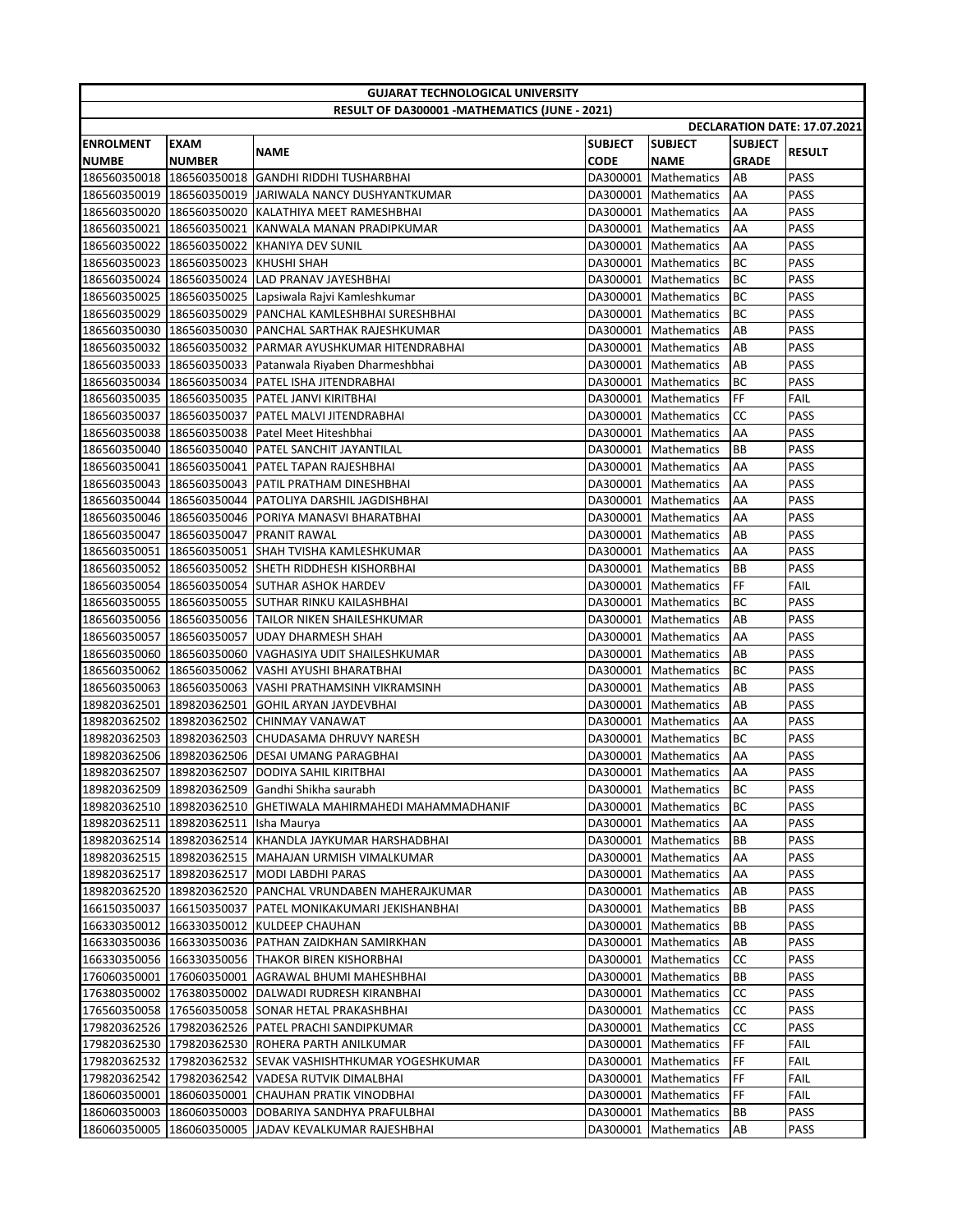| <b>GUJARAT TECHNOLOGICAL UNIVERSITY</b>   |               |                                                                  |                |                        |                |                              |
|-------------------------------------------|---------------|------------------------------------------------------------------|----------------|------------------------|----------------|------------------------------|
|                                           |               | RESULT OF DA300001 -MATHEMATICS (JUNE - 2021)                    |                |                        |                |                              |
|                                           |               |                                                                  |                |                        |                | DECLARATION DATE: 17.07.2021 |
| <b>ENROLMENT</b>                          | <b>EXAM</b>   | <b>NAME</b>                                                      | <b>SUBJECT</b> | <b>SUBJECT</b>         | <b>SUBJECT</b> | <b>RESULT</b>                |
| <b>NUMBE</b>                              | <b>NUMBER</b> |                                                                  | <b>CODE</b>    | <b>NAME</b>            | <b>GRADE</b>   |                              |
|                                           |               | 186060350006 186060350006 KHILJI MOHAMMADRAUF IQBALBHAI KAJUBHAI |                | DA300001   Mathematics | FF             | <b>FAIL</b>                  |
|                                           |               | 186060350008 186060350008 MISTRY HONEY MUKESHBHAI                |                | DA300001 Mathematics   | BB             | PASS                         |
|                                           |               | 186060350009 186060350009 PANCHAL SANSKRUTI PRAGNESHKUMAR        |                | DA300001 Mathematics   | BB             | <b>PASS</b>                  |
|                                           |               | 186060350010 186060350010 PARMAR URVESHKUMAR SURESHBHAI          |                | DA300001 Mathematics   | AB             | <b>PASS</b>                  |
|                                           |               | 186060350011   186060350011   patel jimishaben bhaskarbhai       |                | DA300001 Mathematics   | FF             | FAIL                         |
|                                           |               | 186060350012  186060350012   PATEL YESHA ATULBHAI                |                | DA300001 Mathematics   | BC             | PASS                         |
|                                           |               | 186060350013 186060350013 PRAJAPATI SHIVANI MAHESHKUMAR          |                | DA300001 Mathematics   | AA             | <b>PASS</b>                  |
|                                           |               | 186060350014 186060350014 SAHANI MUNNI                           |                | DA300001 Mathematics   | BB             | <b>PASS</b>                  |
|                                           |               | 186060350016 186060350016 SOLANKI NIKITA DILIPBHAI               |                | DA300001 Mathematics   | AB             | <b>PASS</b>                  |
|                                           |               | 186060350018   186060350018   VIDJA PRIYANSHI HITESH             |                | DA300001 Mathematics   | BB             | PASS                         |
| 186140350001   186140350001   AAHELI DAS  |               |                                                                  |                | DA300001 Mathematics   | AB             | PASS                         |
|                                           |               | 186140350002   186140350002   ACHARYA KHUSHI JAYPRAKASH          |                | DA300001 Mathematics   | AB             | <b>PASS</b>                  |
|                                           |               | 186140350007 186140350007 CHAVDA NIDHI KAMLESHBHAI               |                | DA300001   Mathematics | BC             | <b>PASS</b>                  |
|                                           |               | 186140350008 186140350008 DUDHIYA KUSHA MANISH                   |                | DA300001 Mathematics   | AA             | <b>PASS</b>                  |
|                                           |               | 186140350011 186140350011 GARASIYA TRUPATIKUMARI THAKORBHAI      |                | DA300001 Mathematics   | <b>CC</b>      | <b>PASS</b>                  |
|                                           |               | 186140350013   186140350013   JOSHI NUPUR KAMLESHKUMAR           |                | DA300001 Mathematics   | <b>CC</b>      | PASS                         |
| 186140350014   186140350014   Kadia krupa |               |                                                                  |                | DA300001 Mathematics   | AB             | PASS                         |
|                                           |               | 186140350015 186140350015 KANZARIYA SWATI CHIMAN                 |                | DA300001 Mathematics   | BC             | <b>PASS</b>                  |
|                                           |               | 186140350016 186140350016 KHALAK KHADIJAH MOHAMMED ARIF          |                | DA300001   Mathematics | BC             | <b>PASS</b>                  |
|                                           |               | 186140350021 186140350021 MEHTA KHUSHI DHAVAL                    |                | DA300001 Mathematics   | BB             | PASS                         |
|                                           |               | 186140350027 186140350027 PANCHAL KHUSHBU VISHALBHAI             |                | DA300001 Mathematics   | AA             | PASS                         |
|                                           |               | 186140350028   186140350028   PANCHAL PRACHI MUKESHKUMAR         |                | DA300001 Mathematics   | FF             | FAIL                         |
|                                           |               | 186140350029  186140350029  PANCHAL PRANJAL SHAILESHKUMAR        |                | DA300001 Mathematics   | <b>CC</b>      | <b>PASS</b>                  |
|                                           |               | 186140350031   186140350031   PATEL DEVANSHI PINAKINBHAI         |                | DA300001   Mathematics | <b>BB</b>      | PASS                         |
|                                           |               | 186140350032 186140350032 PATEL FENNY KALPESHKUMAR               |                | DA300001 Mathematics   | <b>CC</b>      | <b>PASS</b>                  |
|                                           |               | 189820362524 189820362524 PATEL PREM SUNILBHAI                   |                | DA300001   Mathematics | AA             | <b>PASS</b>                  |
|                                           |               | 189820362525   189820362525   PRACHI PRAJAPATI                   |                | DA300001 Mathematics   | AB             | <b>PASS</b>                  |
|                                           |               | 189820362527  189820362527  RADHE APURVA RANA                    |                | DA300001 Mathematics   | AB             | PASS                         |
|                                           |               | 189820362528   189820362528   RAMI VIRAL CHANDRAHAS              |                | DA300001 Mathematics   | AB             | <b>PASS</b>                  |
|                                           |               | 189820362529 189820362529 SAFA KHURSHID MOLVI                    |                | DA300001 Mathematics   | AA             | <b>PASS</b>                  |
|                                           |               | 189820362530 189820362530 SHAH DIYA CHIRAGKUMAR                  |                | DA300001 Mathematics   | <b>CC</b>      | <b>PASS</b>                  |
|                                           |               | 189820362531   189820362531   SHAH DRASHTI DAXESHKUMAR           |                | DA300001 Mathematics   | BB             | <b>PASS</b>                  |
|                                           |               | 189820362534   189820362534   SHAH VEDANT TEJASHKUMAR            |                | DA300001 Mathematics   | BB             | <b>PASS</b>                  |
|                                           |               | 189820362536 189820362536 SUTHAR RAJVI CHIRAGKUMAR               |                | DA300001 Mathematics   | BB             | PASS                         |
|                                           |               | 189820362537   189820362537   TANASHREE KISHOR MHADESHWAR        |                | DA300001   Mathematics | AA             | <b>PASS</b>                  |
|                                           |               | 189820362539 189820362539 VAIDYA VIBHUTI JITENDRA                |                | DA300001 Mathematics   | AA             | <b>PASS</b>                  |
|                                           |               | 189820362540 189820362540 VEDANGI GANDHI                         |                | DA300001 Mathematics   | <b>AA</b>      | <b>PASS</b>                  |
|                                           |               | 189820362542 189820362542 YUGENDRIKARAJE GAEKWAD                 |                | DA300001 Mathematics   | BC             | PASS                         |
|                                           |               | 189930350001   189930350001   KENEE SHREY DINESHBHAI             |                | DA300001 Mathematics   | BB             | PASS                         |
|                                           |               | 189930350002 189930350002 MANGUKIYA DHRUVIL ASHOKBHAI            |                | DA300001 Mathematics   | AA             | PASS                         |
|                                           |               | 189930350003 189930350003 PATEL DRASHTIBEN JITENDRABHAI          |                | DA300001 Mathematics   | BC             | PASS                         |
|                                           |               | 189930350004 189930350004 PRASAD PRIYAKUMARI RAVISHANKAR         | DA300001       | Mathematics            | AB             | PASS                         |
|                                           |               | 189930350005   189930350005   TAPALI SHAAD AHMED MOHAMMED MUBIN  |                | DA300001 Mathematics   | AA             | <b>PASS</b>                  |
|                                           |               | 196068350001   196068350001   ZALA RAHULKUMAR GIRDHANBHAI        |                | DA300001 Mathematics   | BC             | PASS                         |
|                                           |               | 196148350001   196148350001   CHAVDA ANANDI GIRDHARBHAI          | DA300001       | Mathematics            | FF             | FAIL                         |
| 196148350002 196148350002 JUHI PATEL      |               |                                                                  | DA300001       | Mathematics            | BC             | PASS                         |
|                                           |               | 196148350004 196148350004 PATEL PRUTHVIBEN                       |                | DA300001 Mathematics   | <b>CC</b>      | PASS                         |
| 196148350005 196148350005                 |               | PATEL ZALAK SURESHBHAI                                           | DA300001       | <b>Mathematics</b>     | FF             | FAIL                         |
|                                           |               | 196158350002 196158350002 VASAVA RIYA BALUBHAI                   |                | DA300001 Mathematics   | BC             | PASS                         |
|                                           |               | 196338350002 196338350002 PRAJAPATI BHARGAV ROHITKUMAR           | DA300001       | Mathematics            | BB             | PASS                         |
|                                           |               | 196568350002   196568350002   PATEL SMITKUMAR SATISHBHAI         | DA300001       | Mathematics            | CC             | PASS                         |
|                                           |               | 196568350003 196568350003 SAVALIYA VIVEKKUMAR VINODBHAI          |                | DA300001 Mathematics   | FF             | FAIL                         |
|                                           |               | 206140350099 206140350099 Shah Smitaben Natvarlal                | DA300001       | Mathematics            | AA             | <b>PASS</b>                  |
| 156280350032 156280350032                 |               | PATEL MANSHIKUMARI VIJAYBHAI                                     | DA300001       | <b>Mathematics</b>     | AA             | <b>PASS</b>                  |
|                                           |               | 166150350032 166150350032 PATEL BINDIYA DHANSUKHBHAI             |                | DA300001   Mathematics | FF             | FAIL                         |
|                                           |               | 166330350003   166330350003   DABHI INDRAJEET KARTIKKUMAR        | DA300001       | Mathematics            | AA             | PASS                         |
|                                           |               | 176140350029 176140350029 PANCHAL NEHA NAVNEETBHAI               |                | DA300001 Mathematics   | BC             | PASS                         |
|                                           |               |                                                                  |                |                        |                |                              |